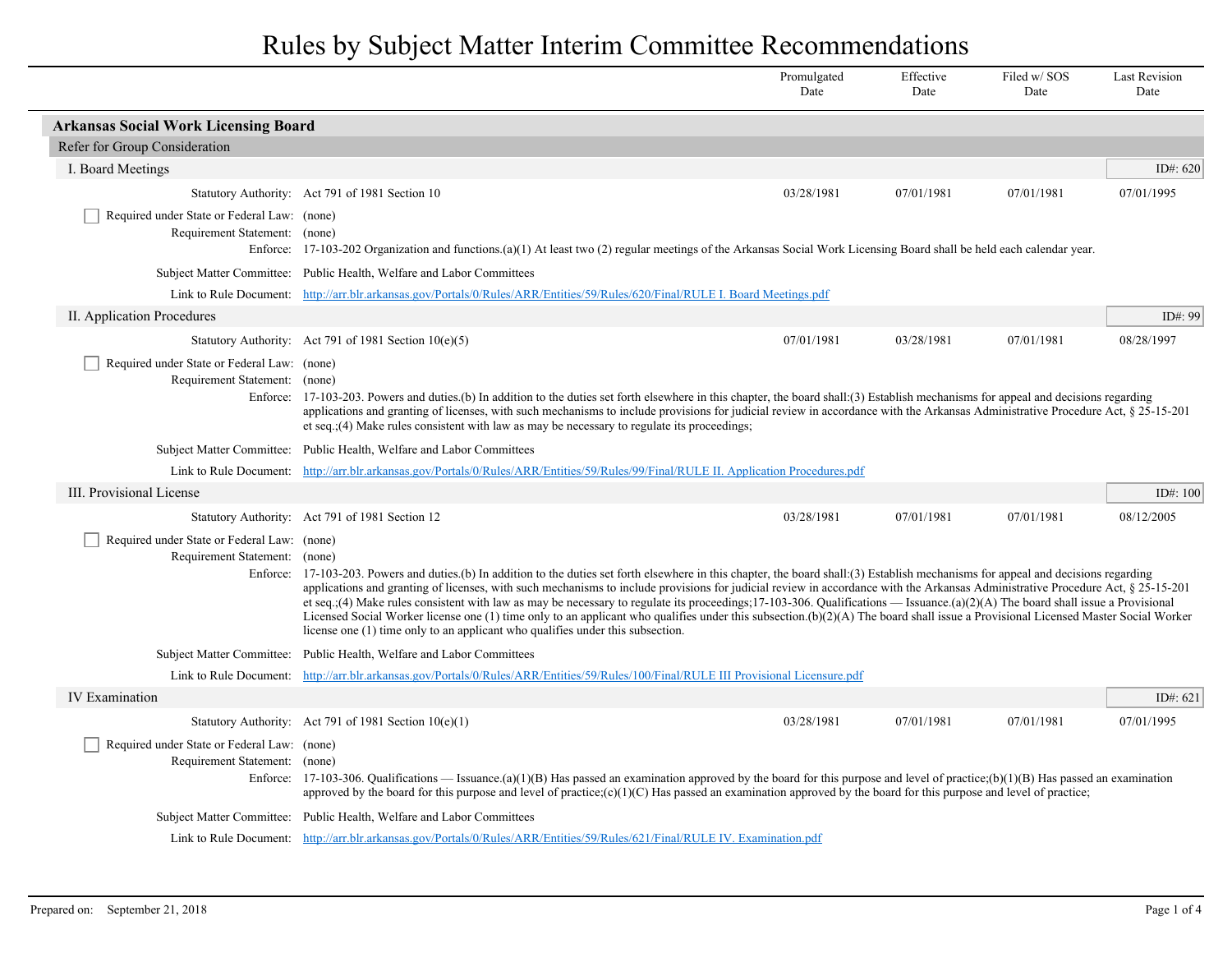## Rules by Subject Matter Interim Committee Recommendations

|                                                                              |                                                                                                                                                                                                                                                                                                                                                                                                                                                                                                                                                                                                                                                                                                                                                                                                                                                                                                                                                                                                                                                                                                                                                                                                                                                                                      | Promulgated<br>Date | Effective<br>Date | Filed w/ SOS<br>Date | <b>Last Revision</b><br>Date |
|------------------------------------------------------------------------------|--------------------------------------------------------------------------------------------------------------------------------------------------------------------------------------------------------------------------------------------------------------------------------------------------------------------------------------------------------------------------------------------------------------------------------------------------------------------------------------------------------------------------------------------------------------------------------------------------------------------------------------------------------------------------------------------------------------------------------------------------------------------------------------------------------------------------------------------------------------------------------------------------------------------------------------------------------------------------------------------------------------------------------------------------------------------------------------------------------------------------------------------------------------------------------------------------------------------------------------------------------------------------------------|---------------------|-------------------|----------------------|------------------------------|
| IX Continuing Education Guidlines                                            |                                                                                                                                                                                                                                                                                                                                                                                                                                                                                                                                                                                                                                                                                                                                                                                                                                                                                                                                                                                                                                                                                                                                                                                                                                                                                      |                     |                   |                      | ID#: 625                     |
|                                                                              | Statutory Authority: Act 791 of 1981 Section 10(d)                                                                                                                                                                                                                                                                                                                                                                                                                                                                                                                                                                                                                                                                                                                                                                                                                                                                                                                                                                                                                                                                                                                                                                                                                                   | 03/28/1981          | 07/01/1981        | 07/01/1981           | 08/01/2001                   |
| Required under State or Federal Law: (none)<br>Requirement Statement: (none) | Enforce: 17-103-203. Powers and duties (b)(8) Establish continuing education requirements and notify the applicants for licensing of the requirement;                                                                                                                                                                                                                                                                                                                                                                                                                                                                                                                                                                                                                                                                                                                                                                                                                                                                                                                                                                                                                                                                                                                                |                     |                   |                      |                              |
|                                                                              | Subject Matter Committee: Public Health, Welfare and Labor Committees                                                                                                                                                                                                                                                                                                                                                                                                                                                                                                                                                                                                                                                                                                                                                                                                                                                                                                                                                                                                                                                                                                                                                                                                                |                     |                   |                      |                              |
|                                                                              | Link to Rule Document: http://arr.blr.arkansas.gov/Portals/0/Rules/ARR/Entities/59/Rules/625/Final/RULE IX. Continuing Education Guidelines.pdf                                                                                                                                                                                                                                                                                                                                                                                                                                                                                                                                                                                                                                                                                                                                                                                                                                                                                                                                                                                                                                                                                                                                      |                     |                   |                      |                              |
| V Reciprocity                                                                |                                                                                                                                                                                                                                                                                                                                                                                                                                                                                                                                                                                                                                                                                                                                                                                                                                                                                                                                                                                                                                                                                                                                                                                                                                                                                      |                     |                   |                      | ID#: 622                     |
|                                                                              | Statutory Authority: Act 791 of 1981 Section 13                                                                                                                                                                                                                                                                                                                                                                                                                                                                                                                                                                                                                                                                                                                                                                                                                                                                                                                                                                                                                                                                                                                                                                                                                                      | 03/28/1981          | 07/01/1981        | 07/01/1981           | 09/22/1997                   |
| Required under State or Federal Law: (none)<br>Requirement Statement: (none) | Enforce: 17-103-203. Powers and duties (b) In addition to the duties set forth elsewhere in this chapter, the board shall: (1) Establish the criteria and process for licensure through reciprocity;                                                                                                                                                                                                                                                                                                                                                                                                                                                                                                                                                                                                                                                                                                                                                                                                                                                                                                                                                                                                                                                                                 |                     |                   |                      |                              |
|                                                                              | Subject Matter Committee: Public Health, Welfare and Labor Committees                                                                                                                                                                                                                                                                                                                                                                                                                                                                                                                                                                                                                                                                                                                                                                                                                                                                                                                                                                                                                                                                                                                                                                                                                |                     |                   |                      |                              |
|                                                                              | Link to Rule Document: http://arr.blr.arkansas.gov/Portals/0/Rules/ARR/Entities/59/Rules/622/Final/RULE V. Reciprocity.pdf                                                                                                                                                                                                                                                                                                                                                                                                                                                                                                                                                                                                                                                                                                                                                                                                                                                                                                                                                                                                                                                                                                                                                           |                     |                   |                      |                              |
| VI. Supervision                                                              |                                                                                                                                                                                                                                                                                                                                                                                                                                                                                                                                                                                                                                                                                                                                                                                                                                                                                                                                                                                                                                                                                                                                                                                                                                                                                      |                     |                   |                      | ID#: 93                      |
|                                                                              | Statutory Authority: Act 791 of 1981 17-39-306                                                                                                                                                                                                                                                                                                                                                                                                                                                                                                                                                                                                                                                                                                                                                                                                                                                                                                                                                                                                                                                                                                                                                                                                                                       | 08/09/1989          | 09/01/1989        | 08/09/1989           | 03/15/2006                   |
| Required under State or Federal Law: (none)<br>Requirement Statement: (none) | Enforce: 17-103-203. Powers and duties (b)(3) Establish mechanisms for appeal and decisions regarding applications and granting of licenses, with such mechanisms to include provisions<br>for judicial review in accordance with the Arkansas Administrative Procedure Act, § 25-15-201 et seq.;17-103-306. Qualifications — Issuance.(c)(1) The board shall issue a license<br>as a Licensed Certified Social Worker license to an applicant who qualifies as follows:(B)(i) Has at least twenty-four (24) months of supervised social work experience under a<br>Licensed Certified Social Worker.(ii) The supervised social work experience required under subdivision (c)(1)(B)(i) of this section shall include at least four thousand (4,000)<br>hours in a social work position under the supervision of a Licensed Certified Social Worker or a social worker whom the board determines to have qualifications equivalent to those<br>required of a Licensed Certified Social Worker;                                                                                                                                                                                                                                                                                       |                     |                   |                      |                              |
|                                                                              | Subject Matter Committee: Public Health, Welfare and Labor Committees                                                                                                                                                                                                                                                                                                                                                                                                                                                                                                                                                                                                                                                                                                                                                                                                                                                                                                                                                                                                                                                                                                                                                                                                                |                     |                   |                      |                              |
|                                                                              | Link to Rule Document: http://arr.blr.arkansas.gov/Portals/0/Rules/ARR/Entities/59/Rules/93/Final/RULE VI. Supervision.pdf                                                                                                                                                                                                                                                                                                                                                                                                                                                                                                                                                                                                                                                                                                                                                                                                                                                                                                                                                                                                                                                                                                                                                           |                     |                   |                      |                              |
| VII Fees                                                                     |                                                                                                                                                                                                                                                                                                                                                                                                                                                                                                                                                                                                                                                                                                                                                                                                                                                                                                                                                                                                                                                                                                                                                                                                                                                                                      |                     |                   |                      | ID#: 623                     |
|                                                                              | Statutory Authority: Act 791 of 1981 Section 10(c)                                                                                                                                                                                                                                                                                                                                                                                                                                                                                                                                                                                                                                                                                                                                                                                                                                                                                                                                                                                                                                                                                                                                                                                                                                   | 03/28/1981          | 07/01/1981        | 07/01/1981           | 06/11/2001                   |
| Required under State or Federal Law: (none)<br>Requirement Statement: (none) | Enforce: 17-103-203. Powers and duties.(b)(7) Establish fees and publish financial records; 17-103-205. Fees.The Arkansas Social Work Licensing Board shall establish, charge, and collect<br>for: (1) The filing of an application for a license under this chapter, a nonrefundable fee of not more than one hundred fifty dollars $(\$150)$ ; (2) A nonrefundable renewal of a license<br>issued in accordance with this chapter, a fee of not more than one hundred fifty dollars (\$150);(3) Replacement of a license, a nonrefundable fee of not more than forty dollars<br>(\$40.00);(4) Endorsement of an Arkansas social work license, a nonrefundable fee of not more than forty dollars (\$40.00);(5) Renewal of a license after the expiration date, a<br>nonrefundable late fee of not more than one hundred fifty dollars (\$150);(6) A criminal background check processing fee, the fee amount to be determined by the Department of<br>Arkansas State Police;(7) The filing of an application for a certificate of registration under this chapter, a nonrefundable fee of not more than fifty dollars (\$50.00); and(8) Renewal<br>of a certificate of registration issued under this chapter, a nonrefundable fee of not more than twenty-five dollars (\$25.00). |                     |                   |                      |                              |
|                                                                              | Subject Matter Committee: Public Health, Welfare and Labor Committees                                                                                                                                                                                                                                                                                                                                                                                                                                                                                                                                                                                                                                                                                                                                                                                                                                                                                                                                                                                                                                                                                                                                                                                                                |                     |                   |                      |                              |
|                                                                              | Link to Rule Document: http://arr.blr.arkansas.gov/Portals/0/Rules/ARR/Entities/59/Rules/623/Final/RULE VII. Fees.pdf                                                                                                                                                                                                                                                                                                                                                                                                                                                                                                                                                                                                                                                                                                                                                                                                                                                                                                                                                                                                                                                                                                                                                                |                     |                   |                      |                              |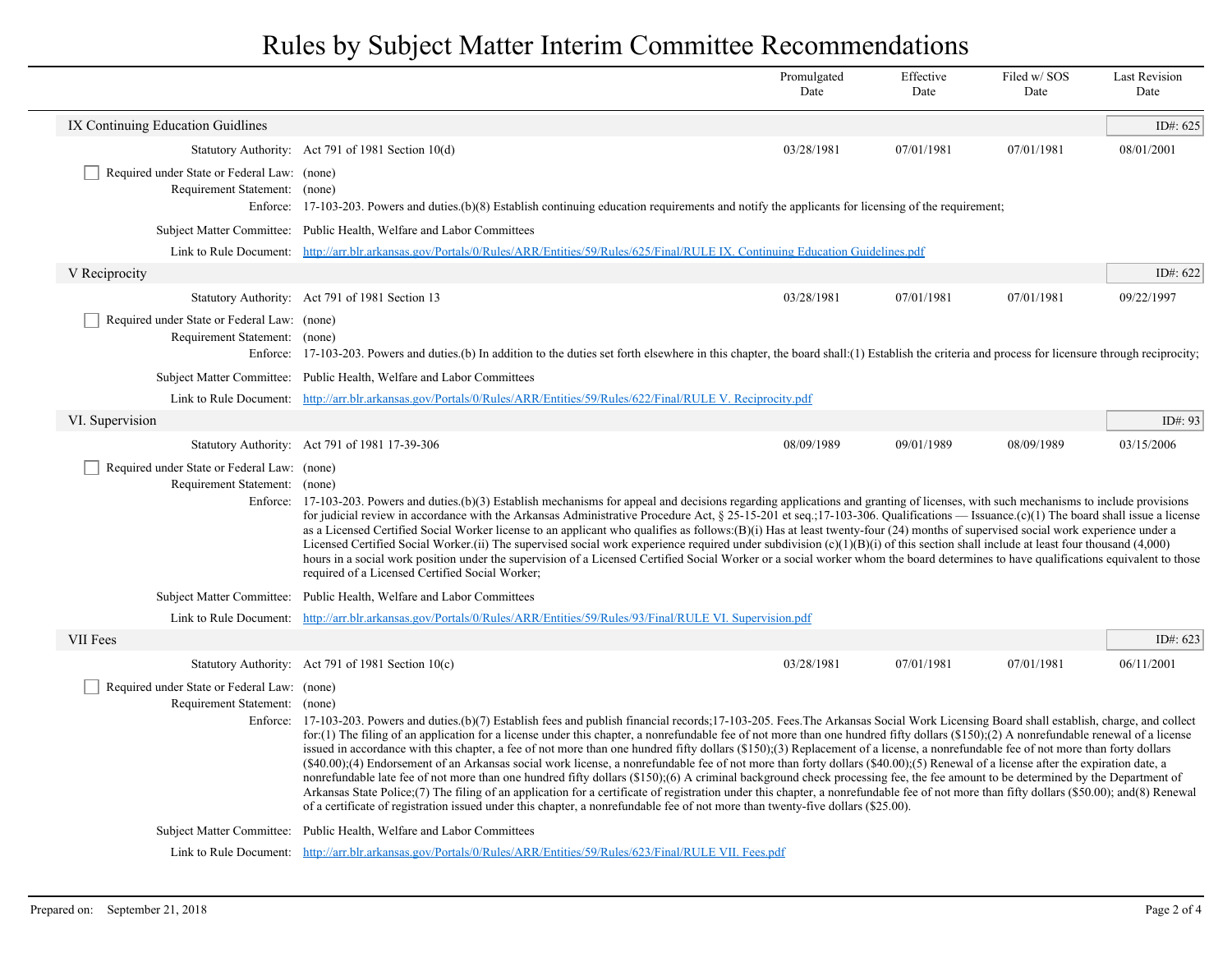Rules by Subject Matter Interim Committee Recommendations

|                                                                              |                                                                                                                                                                                                                                                                                                                                                                                                                                                                                                                                                                                                                                                                                                                                                                                                                                                                                                                                                                                                                                                                                                                                                                                                                                                                                                                                                                                                                                                                                                                                                                                                                                                                                                                                                                                                                                                                                                                                                                                                                                                                                                                                                                                                                                                                                                                                                                                                                                                                                                                                                                                                                                                                                                                                                                                                                                                                                                                                                                                                                                                                                                                                                                                                                                                                                                                                                                                                                                                                                                                                                                                                                                                                                                                                                                                                                                                                                                                                                                                                                                                                                                                           | Promulgated<br>Date | Effective<br>Date | Filed w/SOS<br>Date | <b>Last Revision</b><br>Date |
|------------------------------------------------------------------------------|---------------------------------------------------------------------------------------------------------------------------------------------------------------------------------------------------------------------------------------------------------------------------------------------------------------------------------------------------------------------------------------------------------------------------------------------------------------------------------------------------------------------------------------------------------------------------------------------------------------------------------------------------------------------------------------------------------------------------------------------------------------------------------------------------------------------------------------------------------------------------------------------------------------------------------------------------------------------------------------------------------------------------------------------------------------------------------------------------------------------------------------------------------------------------------------------------------------------------------------------------------------------------------------------------------------------------------------------------------------------------------------------------------------------------------------------------------------------------------------------------------------------------------------------------------------------------------------------------------------------------------------------------------------------------------------------------------------------------------------------------------------------------------------------------------------------------------------------------------------------------------------------------------------------------------------------------------------------------------------------------------------------------------------------------------------------------------------------------------------------------------------------------------------------------------------------------------------------------------------------------------------------------------------------------------------------------------------------------------------------------------------------------------------------------------------------------------------------------------------------------------------------------------------------------------------------------------------------------------------------------------------------------------------------------------------------------------------------------------------------------------------------------------------------------------------------------------------------------------------------------------------------------------------------------------------------------------------------------------------------------------------------------------------------------------------------------------------------------------------------------------------------------------------------------------------------------------------------------------------------------------------------------------------------------------------------------------------------------------------------------------------------------------------------------------------------------------------------------------------------------------------------------------------------------------------------------------------------------------------------------------------------------------------------------------------------------------------------------------------------------------------------------------------------------------------------------------------------------------------------------------------------------------------------------------------------------------------------------------------------------------------------------------------------------------------------------------------------------------------------------|---------------------|-------------------|---------------------|------------------------------|
| VIII Expiration and Renewal                                                  |                                                                                                                                                                                                                                                                                                                                                                                                                                                                                                                                                                                                                                                                                                                                                                                                                                                                                                                                                                                                                                                                                                                                                                                                                                                                                                                                                                                                                                                                                                                                                                                                                                                                                                                                                                                                                                                                                                                                                                                                                                                                                                                                                                                                                                                                                                                                                                                                                                                                                                                                                                                                                                                                                                                                                                                                                                                                                                                                                                                                                                                                                                                                                                                                                                                                                                                                                                                                                                                                                                                                                                                                                                                                                                                                                                                                                                                                                                                                                                                                                                                                                                                           |                     |                   |                     | ID#: $624$                   |
|                                                                              | Statutory Authority: Act 791 of 1981 Section 14                                                                                                                                                                                                                                                                                                                                                                                                                                                                                                                                                                                                                                                                                                                                                                                                                                                                                                                                                                                                                                                                                                                                                                                                                                                                                                                                                                                                                                                                                                                                                                                                                                                                                                                                                                                                                                                                                                                                                                                                                                                                                                                                                                                                                                                                                                                                                                                                                                                                                                                                                                                                                                                                                                                                                                                                                                                                                                                                                                                                                                                                                                                                                                                                                                                                                                                                                                                                                                                                                                                                                                                                                                                                                                                                                                                                                                                                                                                                                                                                                                                                           | 03/28/1981          | 07/01/1981        | 07/01/1981          | 08/01/2001                   |
| Required under State or Federal Law: (none)<br>Requirement Statement: (none) | Enforce: 17-103-203. Powers and duties (b) In addition to the duties set forth elsewhere in this chapter, the board shall: (9) At the time of license renewal, require each applicant to present<br>satisfactory evidence that, in the period since the license was issued, he or she has completed the continuing education requirements specified by the board.17-103-304. Expiration<br>and renewal.(a) A license is effective at the time of issuance by the Arkansas Social Work Licensing Board.(b) The license of a licensed social worker, licensed master social<br>worker, and licensed certified social worker is valid for two (2) years after the date of issuance. $(c)(1)$ A license may be renewed by the payment of a renewal fee as set by the<br>board.(2) A notice of license renewal shall be sent to a licensee at the most recent address as it appears in the records of the board approximately two (2) months before the<br>expiration date of the license.(3) Before the expiration date of the license, the license shall:(A) Submit a renewal application and fee online; or © Copyright State of Arkansas(B)<br>Mail the renewal application and fee to the office of the board.(4) Upon receipt of an application and fee, the board shall verify the accuracy of the application and, if approved,<br>issue to the applicant a notice of license renewal valid for the next two (2) years. $(d)(1)$ If a license fails to renew his or her license before the expiration date, the license shall lapse<br>the last day of the month of the calendar year that is exactly two (2) years from the calendar year and month in which the license was issued.(2) A license that has lapsed for a<br>period of less than three (3) months may be renewed by submission of:(A) A completed renewal application;(B) A fee that is two (2) times the amount of the renewal fee specified;<br>and(C) An attestation that the licensee has not practiced social work since the day that his or her license lapsed and the licensee will not practice social work until his or her license<br>is approved for renewal by the board.(3) If a license has lapsed for three (3) months or longer, the applicant for the license shall be considered a new applicant subject to<br>appropriate provisions of this chapter.(4) A license that has expired over three (3) months is not renewable.(e) At the time of license renewal, an applicant shall present satisfactory<br>evidence that in the period since the license was issued, he or she has completed the continuing education requirements as required by the board.17-103-305. Renewal, revocation,<br>suspension — Disciplinary proceedings (a) The Arkansas Social Work Licensing Board may refuse to issue or renew a license or may revoke or suspend a license issued under this<br>chapter or may impose other appropriate restrictions or additional impositions, including without limitation supervision, probation, counseling, reporting, drug screening, and<br>additional continuing education for any of the following causes or reasons:(1) Violation of a provision of this chapter;(2) Gross negligence in the practice of social work;(3)<br>Engaging in a course of unprofessional conduct as defined by the rules established by the board or violation of the code of ethics made and published by the board; or(4) Failing to<br>meet one (1) of the qualifications for issuance of a license under § 17-103-307.(b) The board shall refuse to issue or shall revoke the license of a person who has been found guilty<br>of a felony, any crime involving moral turpitude, or criminal offense involving violence, dishonesty, fraud, deceit, breach of client trust, or abuse of the vulnerable unless the<br>person requests and the board grants a waiver under § 17-103-307(f).(c)(1) The board shall conduct hearings.(2) Decisions shall be determined by a majority vote of the board. All<br>proceedings shall be conducted in accordance with the Arkansas Administrative Procedure Act, § 25-15-201 et seq. |                     |                   |                     |                              |
|                                                                              | Subject Matter Committee: Public Health, Welfare and Labor Committees                                                                                                                                                                                                                                                                                                                                                                                                                                                                                                                                                                                                                                                                                                                                                                                                                                                                                                                                                                                                                                                                                                                                                                                                                                                                                                                                                                                                                                                                                                                                                                                                                                                                                                                                                                                                                                                                                                                                                                                                                                                                                                                                                                                                                                                                                                                                                                                                                                                                                                                                                                                                                                                                                                                                                                                                                                                                                                                                                                                                                                                                                                                                                                                                                                                                                                                                                                                                                                                                                                                                                                                                                                                                                                                                                                                                                                                                                                                                                                                                                                                     |                     |                   |                     |                              |
|                                                                              | Link to Rule Document: http://arr.blr.arkansas.gov/Portals/0/Rules/ARR/Entities/59/Rules/624/Final/RULE VIII Expiration and Renewal.pdf                                                                                                                                                                                                                                                                                                                                                                                                                                                                                                                                                                                                                                                                                                                                                                                                                                                                                                                                                                                                                                                                                                                                                                                                                                                                                                                                                                                                                                                                                                                                                                                                                                                                                                                                                                                                                                                                                                                                                                                                                                                                                                                                                                                                                                                                                                                                                                                                                                                                                                                                                                                                                                                                                                                                                                                                                                                                                                                                                                                                                                                                                                                                                                                                                                                                                                                                                                                                                                                                                                                                                                                                                                                                                                                                                                                                                                                                                                                                                                                   |                     |                   |                     |                              |
| X. Code-of-Ethics/Standards for Practice                                     |                                                                                                                                                                                                                                                                                                                                                                                                                                                                                                                                                                                                                                                                                                                                                                                                                                                                                                                                                                                                                                                                                                                                                                                                                                                                                                                                                                                                                                                                                                                                                                                                                                                                                                                                                                                                                                                                                                                                                                                                                                                                                                                                                                                                                                                                                                                                                                                                                                                                                                                                                                                                                                                                                                                                                                                                                                                                                                                                                                                                                                                                                                                                                                                                                                                                                                                                                                                                                                                                                                                                                                                                                                                                                                                                                                                                                                                                                                                                                                                                                                                                                                                           |                     |                   |                     | ID#: $98$                    |
|                                                                              | Statutory Authority: Act 791 of 1981 Section $10(e)(7)$                                                                                                                                                                                                                                                                                                                                                                                                                                                                                                                                                                                                                                                                                                                                                                                                                                                                                                                                                                                                                                                                                                                                                                                                                                                                                                                                                                                                                                                                                                                                                                                                                                                                                                                                                                                                                                                                                                                                                                                                                                                                                                                                                                                                                                                                                                                                                                                                                                                                                                                                                                                                                                                                                                                                                                                                                                                                                                                                                                                                                                                                                                                                                                                                                                                                                                                                                                                                                                                                                                                                                                                                                                                                                                                                                                                                                                                                                                                                                                                                                                                                   | 03/28/1981          | 07/01/1981        | 07/01/1981          | 08/01/2001                   |
| Required under State or Federal Law: (none)<br>Requirement Statement: (none) | Enforce: 17-103-203. Powers and duties (a) The Arkansas Social Work Licensing Board has all the powers and duties granted under this chapter (b) In addition to the duties set forth<br>elsewhere in this chapter, the board shall:(6) Establish rules defining unprofessional conduct and set forth and publish a code of ethics and standards for practice;                                                                                                                                                                                                                                                                                                                                                                                                                                                                                                                                                                                                                                                                                                                                                                                                                                                                                                                                                                                                                                                                                                                                                                                                                                                                                                                                                                                                                                                                                                                                                                                                                                                                                                                                                                                                                                                                                                                                                                                                                                                                                                                                                                                                                                                                                                                                                                                                                                                                                                                                                                                                                                                                                                                                                                                                                                                                                                                                                                                                                                                                                                                                                                                                                                                                                                                                                                                                                                                                                                                                                                                                                                                                                                                                                             |                     |                   |                     |                              |
|                                                                              | Subject Matter Committee: Public Health, Welfare and Labor Committees                                                                                                                                                                                                                                                                                                                                                                                                                                                                                                                                                                                                                                                                                                                                                                                                                                                                                                                                                                                                                                                                                                                                                                                                                                                                                                                                                                                                                                                                                                                                                                                                                                                                                                                                                                                                                                                                                                                                                                                                                                                                                                                                                                                                                                                                                                                                                                                                                                                                                                                                                                                                                                                                                                                                                                                                                                                                                                                                                                                                                                                                                                                                                                                                                                                                                                                                                                                                                                                                                                                                                                                                                                                                                                                                                                                                                                                                                                                                                                                                                                                     |                     |                   |                     |                              |
|                                                                              | Link to Rule Document: http://arr.blr.arkansas.gov/Portals/0/Rules/ARR/Entities/59/Rules/98/Final/RULE X. Code of Ethics Standards for Practice.pdf                                                                                                                                                                                                                                                                                                                                                                                                                                                                                                                                                                                                                                                                                                                                                                                                                                                                                                                                                                                                                                                                                                                                                                                                                                                                                                                                                                                                                                                                                                                                                                                                                                                                                                                                                                                                                                                                                                                                                                                                                                                                                                                                                                                                                                                                                                                                                                                                                                                                                                                                                                                                                                                                                                                                                                                                                                                                                                                                                                                                                                                                                                                                                                                                                                                                                                                                                                                                                                                                                                                                                                                                                                                                                                                                                                                                                                                                                                                                                                       |                     |                   |                     |                              |
| XI: Definition of Unprofessional Conduct                                     |                                                                                                                                                                                                                                                                                                                                                                                                                                                                                                                                                                                                                                                                                                                                                                                                                                                                                                                                                                                                                                                                                                                                                                                                                                                                                                                                                                                                                                                                                                                                                                                                                                                                                                                                                                                                                                                                                                                                                                                                                                                                                                                                                                                                                                                                                                                                                                                                                                                                                                                                                                                                                                                                                                                                                                                                                                                                                                                                                                                                                                                                                                                                                                                                                                                                                                                                                                                                                                                                                                                                                                                                                                                                                                                                                                                                                                                                                                                                                                                                                                                                                                                           |                     |                   |                     | ID#: 97                      |
|                                                                              | Statutory Authority: Act 791 of 1981 Section $10(e)(7)$                                                                                                                                                                                                                                                                                                                                                                                                                                                                                                                                                                                                                                                                                                                                                                                                                                                                                                                                                                                                                                                                                                                                                                                                                                                                                                                                                                                                                                                                                                                                                                                                                                                                                                                                                                                                                                                                                                                                                                                                                                                                                                                                                                                                                                                                                                                                                                                                                                                                                                                                                                                                                                                                                                                                                                                                                                                                                                                                                                                                                                                                                                                                                                                                                                                                                                                                                                                                                                                                                                                                                                                                                                                                                                                                                                                                                                                                                                                                                                                                                                                                   | 03/28/1981          | 07/01/1981        | 07/01/1981          | 08/01/2001                   |
| Required under State or Federal Law: (none)<br>Requirement Statement: (none) | Enforce: 17-103-203. Powers and duties (a) The Arkansas Social Work Licensing Board has all the powers and duties granted under this chapter (b) In addition to the duties set forth<br>elsewhere in this chapter, the board shall: (6) Establish rules defining unprofessional conduct and set forth and publish a code of ethics and standards for practice;                                                                                                                                                                                                                                                                                                                                                                                                                                                                                                                                                                                                                                                                                                                                                                                                                                                                                                                                                                                                                                                                                                                                                                                                                                                                                                                                                                                                                                                                                                                                                                                                                                                                                                                                                                                                                                                                                                                                                                                                                                                                                                                                                                                                                                                                                                                                                                                                                                                                                                                                                                                                                                                                                                                                                                                                                                                                                                                                                                                                                                                                                                                                                                                                                                                                                                                                                                                                                                                                                                                                                                                                                                                                                                                                                            |                     |                   |                     |                              |
|                                                                              | Subject Matter Committee: Public Health, Welfare and Labor Committees                                                                                                                                                                                                                                                                                                                                                                                                                                                                                                                                                                                                                                                                                                                                                                                                                                                                                                                                                                                                                                                                                                                                                                                                                                                                                                                                                                                                                                                                                                                                                                                                                                                                                                                                                                                                                                                                                                                                                                                                                                                                                                                                                                                                                                                                                                                                                                                                                                                                                                                                                                                                                                                                                                                                                                                                                                                                                                                                                                                                                                                                                                                                                                                                                                                                                                                                                                                                                                                                                                                                                                                                                                                                                                                                                                                                                                                                                                                                                                                                                                                     |                     |                   |                     |                              |
|                                                                              | Link to Rule Document: http://arr.blr.arkansas.gov/Portals/0/Rules/ARR/Entities/59/Rules/97/Final/RULE XI. Definition of Unprofessional Conduct.pdf                                                                                                                                                                                                                                                                                                                                                                                                                                                                                                                                                                                                                                                                                                                                                                                                                                                                                                                                                                                                                                                                                                                                                                                                                                                                                                                                                                                                                                                                                                                                                                                                                                                                                                                                                                                                                                                                                                                                                                                                                                                                                                                                                                                                                                                                                                                                                                                                                                                                                                                                                                                                                                                                                                                                                                                                                                                                                                                                                                                                                                                                                                                                                                                                                                                                                                                                                                                                                                                                                                                                                                                                                                                                                                                                                                                                                                                                                                                                                                       |                     |                   |                     |                              |